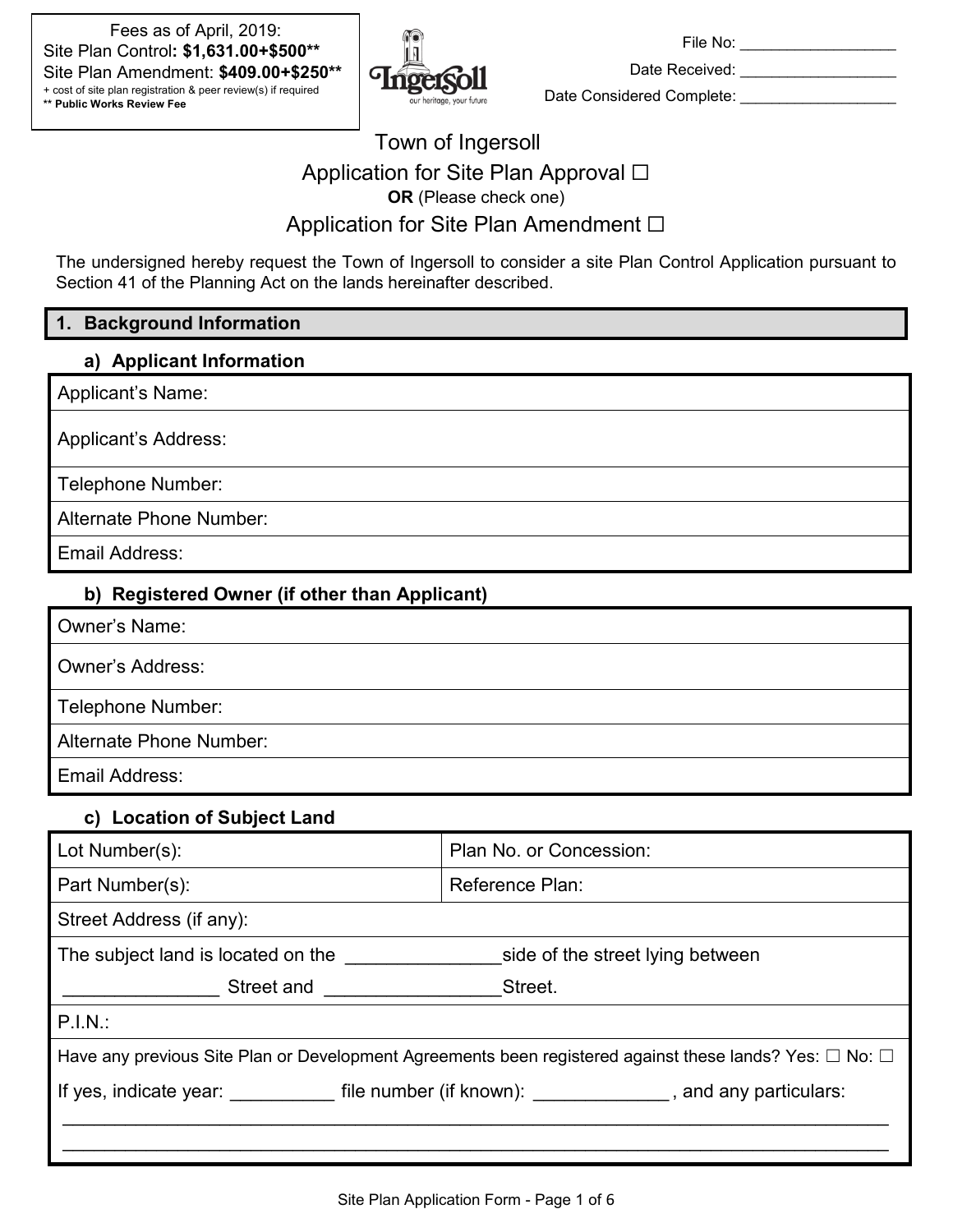## **e) Specific Indication of Proposed Uses of Land and Buildings**

\_\_\_\_\_\_\_\_\_\_\_\_\_\_\_\_\_\_\_\_\_\_\_\_\_\_\_\_\_\_\_\_\_\_\_\_\_\_\_\_\_\_\_\_\_\_\_\_\_\_\_\_\_\_\_\_\_\_\_\_\_\_\_\_\_\_\_\_\_\_\_\_\_\_\_\_\_\_\_

\_\_\_\_\_\_\_\_\_\_\_\_\_\_\_\_\_\_\_\_\_\_\_\_\_\_\_\_\_\_\_\_\_\_\_\_\_\_\_\_\_\_\_\_\_\_\_\_\_\_\_\_\_\_\_\_\_\_\_\_\_\_\_\_\_\_\_\_\_\_\_\_\_\_\_\_\_\_\_

\_\_\_\_\_\_\_\_\_\_\_\_\_\_\_\_\_\_\_\_\_\_\_\_\_\_\_\_\_\_\_\_\_\_\_\_\_\_\_\_\_\_\_\_\_\_\_\_\_\_\_\_\_\_\_\_\_\_\_\_\_\_\_\_\_\_\_\_\_\_\_\_\_\_\_\_\_\_\_

\_\_\_\_\_\_\_\_\_\_\_\_\_\_\_\_\_\_\_\_\_\_\_\_\_\_\_\_\_\_\_\_\_\_\_\_\_\_\_\_\_\_\_\_\_\_\_\_\_\_\_\_\_\_\_\_\_\_\_\_\_\_\_\_\_\_\_\_\_\_\_\_\_\_\_\_\_\_\_

\_\_\_\_\_\_\_\_\_\_\_\_\_\_\_\_\_\_\_\_\_\_\_\_\_\_\_\_\_\_\_\_\_\_\_\_\_\_\_\_\_\_\_\_\_\_\_\_\_\_\_\_\_\_\_\_\_\_\_\_\_\_\_\_\_\_\_\_\_\_\_\_\_\_\_\_\_\_\_

\_\_\_\_\_\_\_\_\_\_\_\_\_\_\_\_\_\_\_\_\_\_\_\_\_\_\_\_\_\_\_\_\_\_\_\_\_\_\_\_\_\_\_\_\_\_\_\_\_\_\_\_\_\_\_\_\_\_\_\_\_\_\_\_\_\_\_\_\_\_\_\_\_\_\_\_\_\_\_

# **f) Official Plan Designation (where applicable)**

Schedule I – 1 – Land Use Plan:

Schedule I – 2 – Residential Density Plan:

## **g) Zoning By-Law**

Existing Zoning:

Requested Zoning:

## **2. Site Information**

| a) Zoning Provisions            | Required<br>Zoning By-law 04-4160, as amended | Proposed | Proposed |
|---------------------------------|-----------------------------------------------|----------|----------|
| Lot Frontage                    |                                               |          |          |
| Lot Depth                       |                                               |          |          |
| Lot Area                        |                                               |          |          |
| Lot Coverage                    |                                               |          |          |
| <b>Front Yard</b>               |                                               |          |          |
| <b>Rear Yard</b>                |                                               |          |          |
| <b>Interior Side Yard</b>       |                                               |          |          |
| Exterior Side Yard (corner lot) |                                               |          |          |
| Landscaped Open Space (%)       |                                               |          |          |
| No. of Parking Spaces           |                                               |          |          |
| No. of Loading Spaces           |                                               |          |          |
| Width of Planting Strip         |                                               |          |          |
| Driveway Width                  |                                               |          |          |
| <b>Accessible Spaces</b>        |                                               |          |          |
| Other (Specify)                 |                                               |          |          |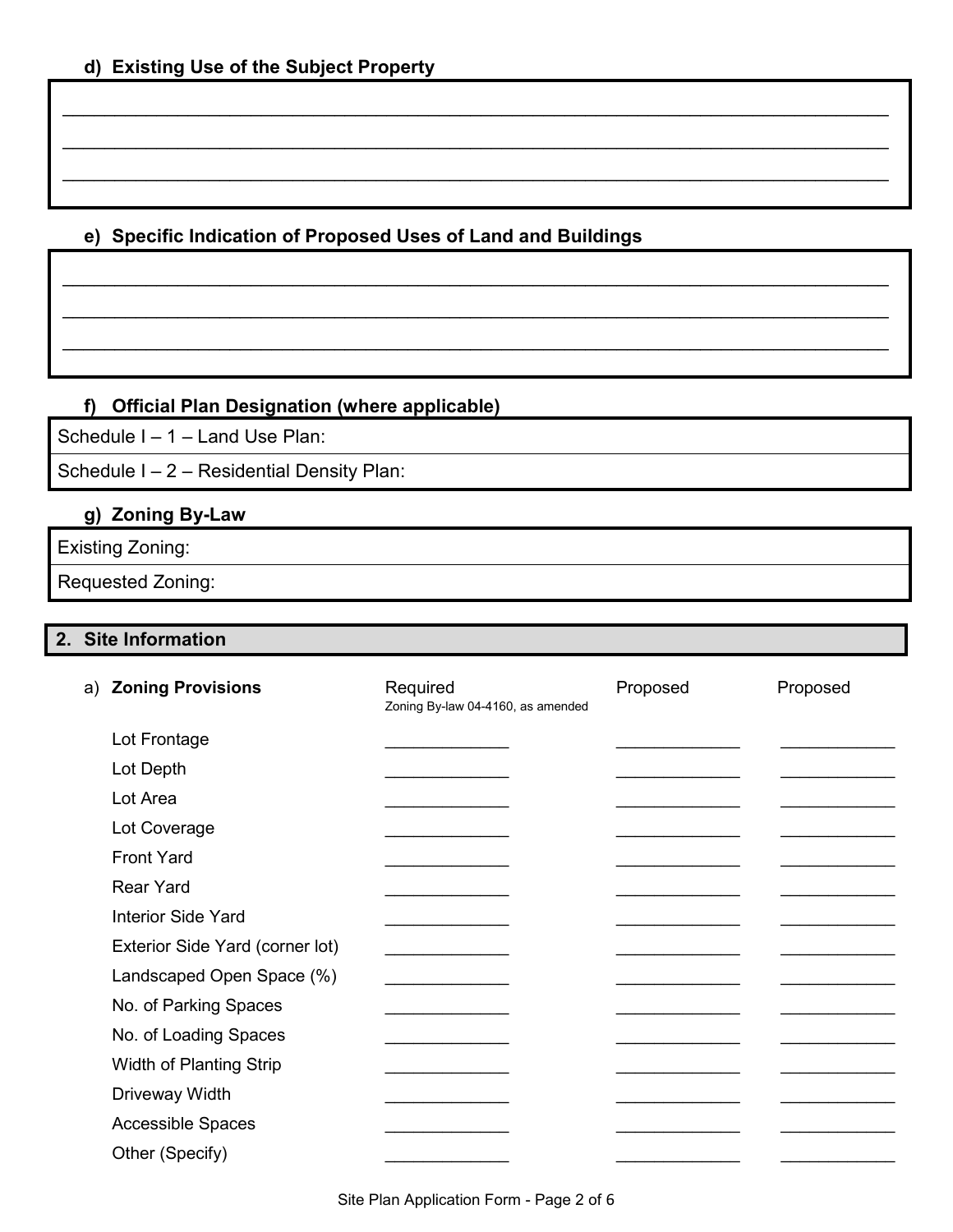## **b) Off-Street Parking and Loading Facilities**

Total number of off-street existing parking spaces:

Number of proposed off-street parking spaces (include existing & proposed):

Number of off-existing street loading facilities:

Number of proposed off-street loading facilities (include existing & proposed):

## **c) Proposed Building Size**

Ground Floor Area of Existing Building(s):

Ground Floor Area of Proposed Development:

Total Ground Floor Area (including existing & proposed):

## **3. Complete as Applicable**

## a) **Multi-Use Residential**

| Landscaped Area:                                                                                              | sq. m.                 |                |                         |  |
|---------------------------------------------------------------------------------------------------------------|------------------------|----------------|-------------------------|--|
| No $\square$<br>Conversion or Addition to Existing Residential Buildings: Yes $\Box$                          |                        |                |                         |  |
| No $\square$<br>Amenity and/or Children's Play Area: Yes $\Box$                                               |                        |                |                         |  |
|                                                                                                               |                        |                |                         |  |
|                                                                                                               |                        | Unit Breakdown |                         |  |
| Type                                                                                                          | <b>Number of Units</b> |                | Floor Area of Unit Type |  |
| <b>Bachelor</b>                                                                                               |                        |                |                         |  |
| One-Bedroom                                                                                                   |                        |                |                         |  |
| Two-Bedroom                                                                                                   |                        |                |                         |  |
| Three-Bedroom                                                                                                 |                        |                |                         |  |
| Other Facilities provided (e.g. play facilities, underground parking, games rooms, swimming pool,<br>$etc.$ ) |                        |                |                         |  |

\_\_\_\_\_\_\_\_\_\_\_\_\_\_\_\_\_\_\_\_\_\_\_\_\_\_\_\_\_\_\_\_\_\_\_\_\_\_\_\_\_\_\_\_\_\_\_\_\_\_\_\_\_\_\_\_\_\_\_\_\_\_\_\_\_\_\_\_\_\_\_\_\_\_\_\_\_\_\_

\_\_\_\_\_\_\_\_\_\_\_\_\_\_\_\_\_\_\_\_\_\_\_\_\_\_\_\_\_\_\_\_\_\_\_\_\_\_\_\_\_\_\_\_\_\_\_\_\_\_\_\_\_\_\_\_\_\_\_\_\_\_\_\_\_\_\_\_\_\_\_\_\_\_\_\_\_\_\_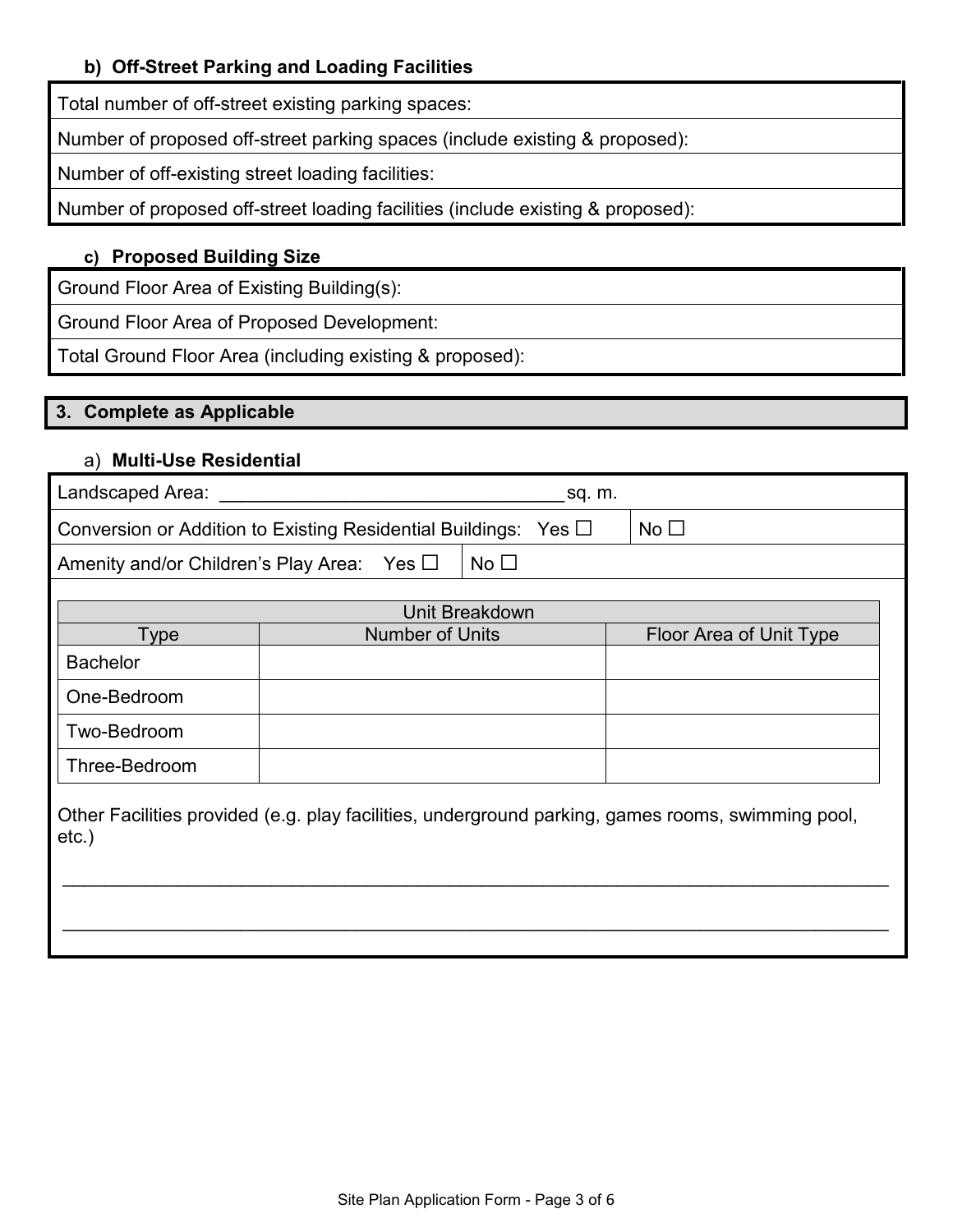## b) **Commercial/Industrial Use**

| No. of Buildings Proposed:                                                                                                  |           |  |  |
|-----------------------------------------------------------------------------------------------------------------------------|-----------|--|--|
| Conversion or Addition to Existing Building: Yes $\Box$                                                                     | No $\Box$ |  |  |
| Describe Gross Floor Area (breakdown by type of use, e.g. - office area, retail, storage,<br>manufacturing area, etc.):     |           |  |  |
| Seating Capacity (for rest, or assembly hall, etc.):                                                                        |           |  |  |
| Describe the Type of Business Proposed:                                                                                     |           |  |  |
| In Future (5 yrs.):<br>No. of Staff Proposed - Initially:                                                                   |           |  |  |
| No $\Box$<br>Open Storage Required: Yes $\square$                                                                           |           |  |  |
| Describe Type, Location, and Buffering (if any):                                                                            |           |  |  |
| Phasing, if any:                                                                                                            |           |  |  |
| If residential use is proposed as part of, or accessory to the commercial/industrial use, please<br>also complete Sec. 3 a) |           |  |  |
| c) Institutional, Open Space or Other Uses                                                                                  |           |  |  |
| Describe Type of Use Proposed:                                                                                              |           |  |  |

No. of Beds (if applicable):

Gross Floor Area by Type of Use (e.g. office, common rooms, storage, etc.):

Landscaped Area: \_\_\_\_\_\_\_\_\_\_\_\_\_\_\_\_\_\_\_\_\_\_\_\_\_\_\_sq. m.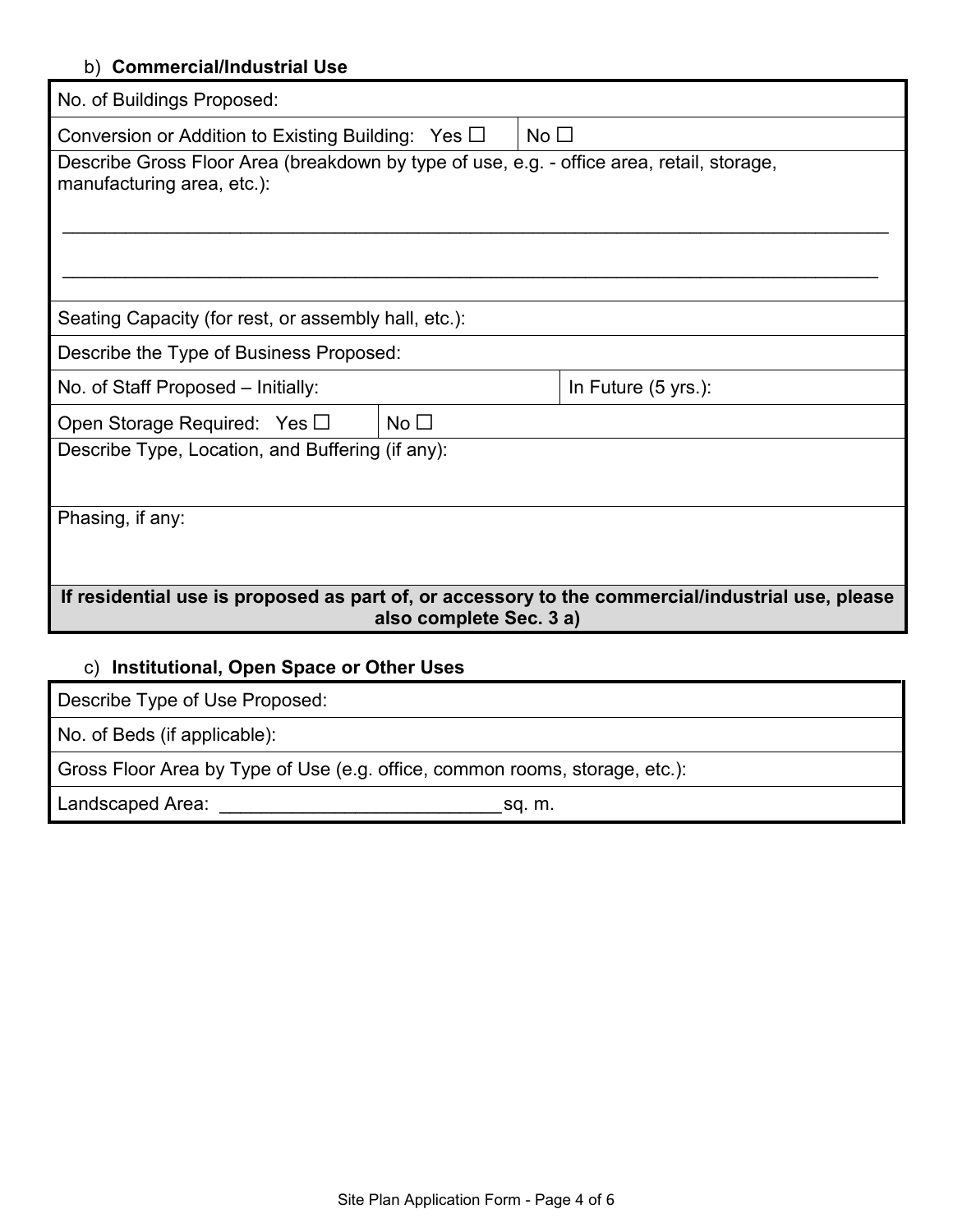#### **4. Authorization**

Note: The property owner or the authorized agent must complete the application. When an agent is making the application, the written authorization of the owner must be completed below. If the application is being made under an agreement of purchase and sale, a copy of the agreement must be attached and will remain confidential.

## **a) Authorization of Owner(s) for Applicant/Agent to Make the Application (where applicable)**

| $1/We$ ,                                                                                    | , of                                    | (company, if applicable) |  |  |
|---------------------------------------------------------------------------------------------|-----------------------------------------|--------------------------|--|--|
|                                                                                             | (name of owner/signing authority)       |                          |  |  |
| am/are the owner(s) of the land that is the subject of this application, and I/We authorize |                                         |                          |  |  |
|                                                                                             | of                                      | to make this             |  |  |
| (name of applicant)                                                                         |                                         | (company, if applicable) |  |  |
| application on my/our behalf.                                                               |                                         |                          |  |  |
| Date                                                                                        | Signature of Owner(s)/Signing Authority | Signature of Owner(s)    |  |  |

# **b) Affidavit**

| Name of Town/City <b>County County County of</b> <u>Name of County</u>                                                                                                                                                                                               |  |                              |                                          |  |
|----------------------------------------------------------------------------------------------------------------------------------------------------------------------------------------------------------------------------------------------------------------------|--|------------------------------|------------------------------------------|--|
| DO SOLEMNLY DECLARE THAT:                                                                                                                                                                                                                                            |  |                              |                                          |  |
| All of the statements contained in this application are true and I/We make this solemn declaration<br>conscientiously believing it to be true and knowing that it is of the same force and effect as if made<br>under Oath and by virtue of the Canada Evidence Act. |  |                              |                                          |  |
|                                                                                                                                                                                                                                                                      |  | Signature of Owner/Applicant |                                          |  |
|                                                                                                                                                                                                                                                                      |  |                              |                                          |  |
|                                                                                                                                                                                                                                                                      |  |                              |                                          |  |
| this _________ day of _________________, 20_________                                                                                                                                                                                                                 |  |                              |                                          |  |
|                                                                                                                                                                                                                                                                      |  |                              | Commissioner for Taking Affidavits, etc. |  |